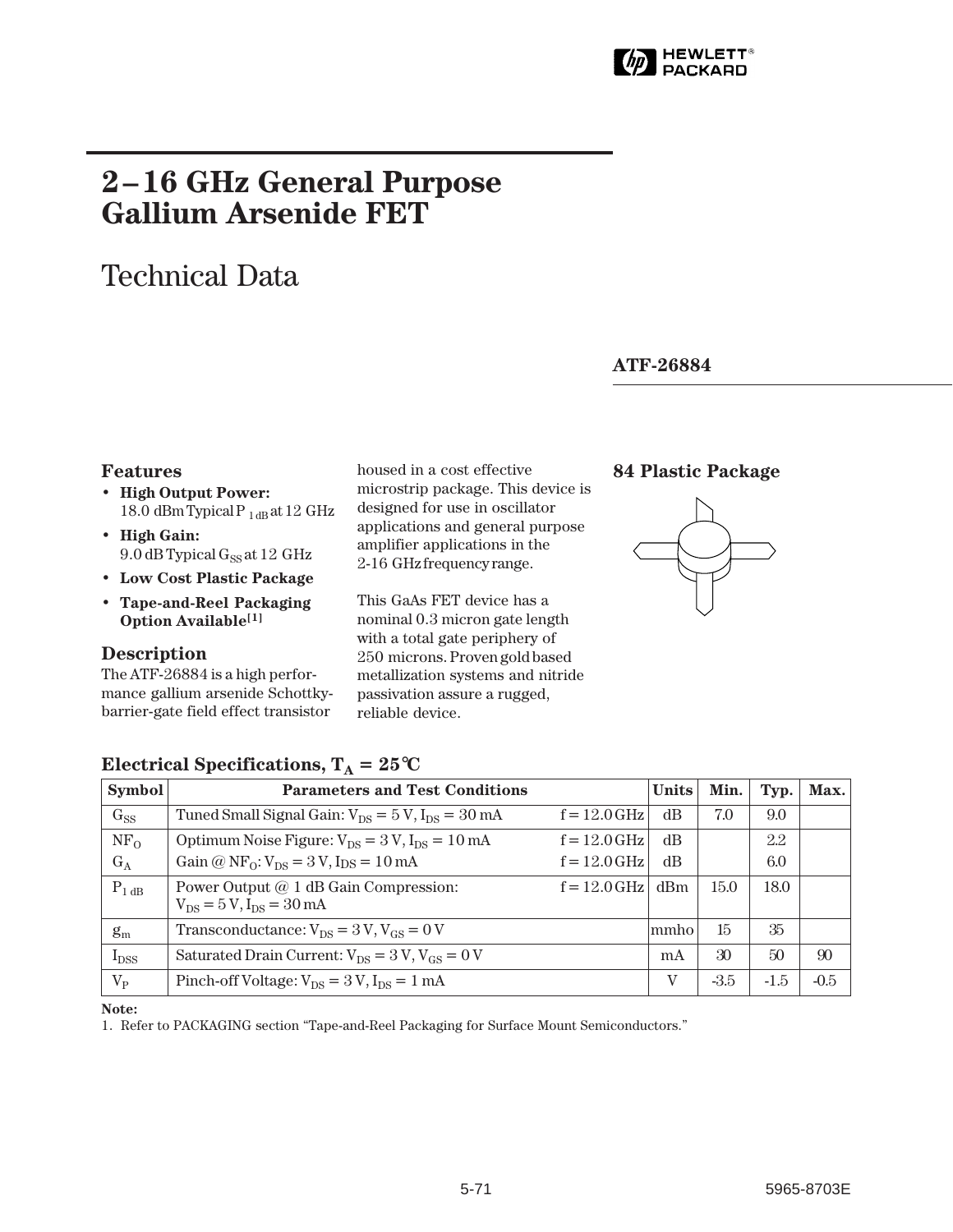|               |                                    |           | <b>Absolute</b> |
|---------------|------------------------------------|-----------|-----------------|
| <b>Symbol</b> | <b>Parameter</b>                   | Units     | $Maximum^{[1]}$ |
| $\rm V_{DS}$  | Drain-Source Voltage               | V         | +7              |
| $\rm V_{GS}$  | Gate-Source Voltage                | V         | -4              |
| $\rm V_{GD}$  | Gate-Drain Voltage                 | V         | -8              |
| $I_{DS}$      | Drain Current                      | mA        | $I_{DSS}$       |
| $P_T$         | Power Dissipation <sup>[2,3]</sup> | mW        | 275             |
| $\rm T_{CH}$  | <b>Channel Temperature</b>         | $\circ$ C | 175             |
| $T_{STG}$     | <b>Storage Temperature</b>         | $\circ$ C | $-65t_0 + 150$  |
|               |                                    |           |                 |

## **ATF-26884 Absolute Maximum Ratings**

**Thermal Resistance:**  $\theta_{jc} = 300^{\circ}C/W$ ;  $T_{CH} = 150^{\circ}C$ <br>**Liquid Crystal Measurement:** 1  $\mu$ m Spot Size<sup>[4]</sup> Liquid Crystal Measurement:

#### **Notes:**

- 1. Permanent damage may occur if any of these limits are exceeded.
- 2. TCASE TEMPERATURE =  $25^{\circ}$ C.
- 3. Derate at 3.3 mW/°C for  $T_{\text{CASE}} > 92.5$ °C.
- 4. The small spot size of this technique results in a higher, though more accurate determination of  $\theta_{\rm jc}$ than do alternate methods. See MEASUREMENTS section for more information.

## **Part Number Ordering Information**

| <b>Part Number</b> | <b>Devices Per Reel</b> | <b>Reel Size</b> |
|--------------------|-------------------------|------------------|
| ATF-26884-TR1      | 1000                    | 711              |
| ATF-26884-STR      |                         | strip            |

## **ATF-26884 Typical Performance,**  $T_A = 25^{\circ}C$



**Figure 1. Insertion Power Gain, Maximum Available Gain and Maximum Stable Gain vs. Frequency.**   $V_{DS} = 3 V$ ,  $I_{DS} = 10 mA$ .



**Figure 2. Insertion Power Gain, Maximum Available Gain and Maximum Stable Gain vs. Frequency.**   $V_{DS} = 5 V$ ,  $I_{DS} = 30 mA$ .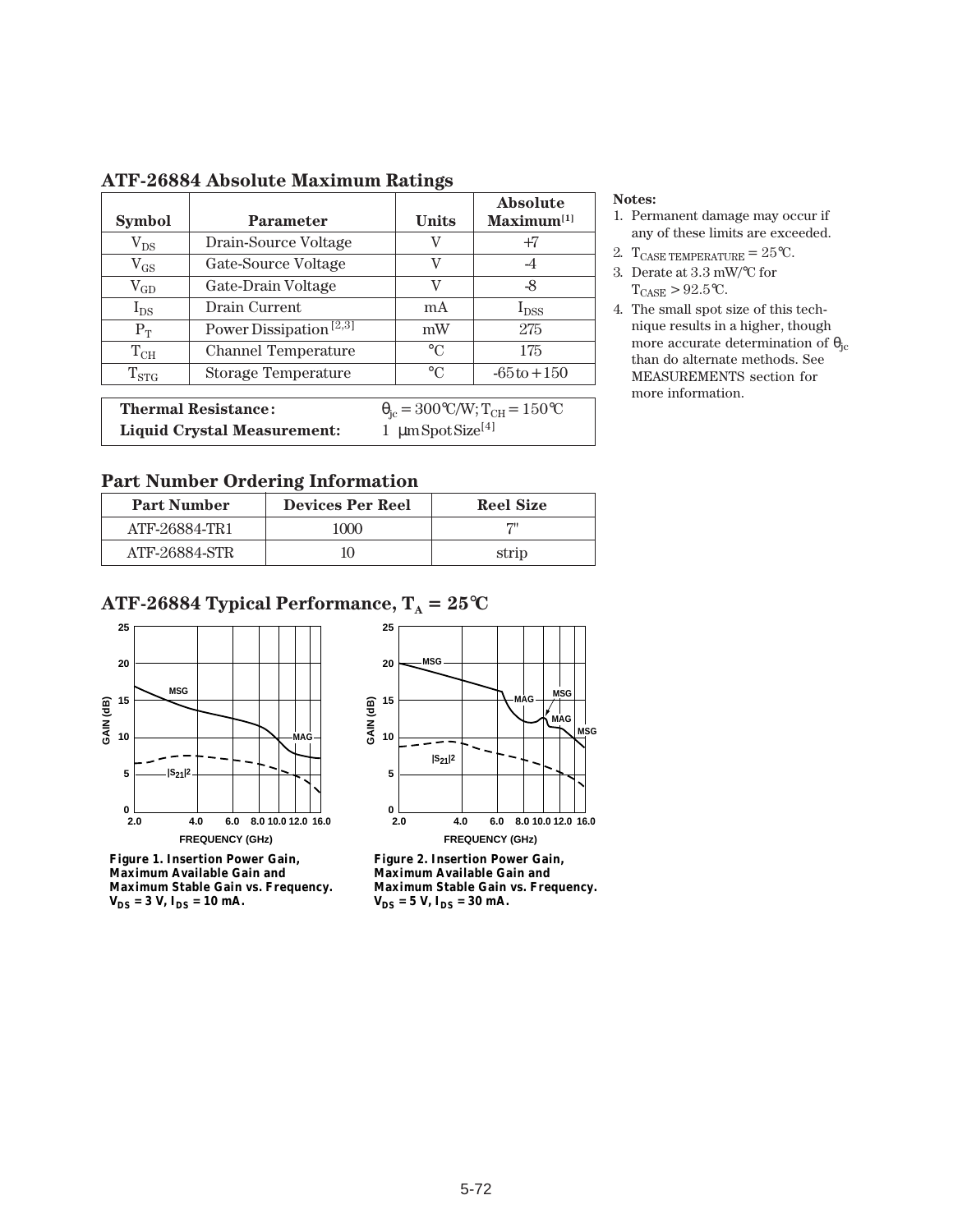| Freq. |      | $S_{11}$ |               | $S_{21}$ |        | $S_{12}$      |          | $S_{22}$         |      |        |
|-------|------|----------|---------------|----------|--------|---------------|----------|------------------|------|--------|
| GHz   | Mag. | Ang.     | $\mathbf{dB}$ | Mag.     | Ang.   | $\mathbf{dB}$ | Mag.     | Ang.             | Mag. | Ang.   |
| 2.0   | .96  | $-36$    | 6.9           | 2.21     | 142    | $-26.6$       | .047     | 64               | .81  | $-25$  |
| 3.0   | .91  | $-56$    | 7.4           | 2.35     | 123    | $-23.0$       | .071     | $50\,$           | .77  | $-38$  |
| 4.0   | .86  | $-78$    | 7.6           | 2.39     | 103    | $-20.6$       | .093     | $36\,$           | .70  | $-50$  |
| 5.0   | .79  | $-97$    | 7.2           | 2.30     | 86     | $-19.5$       | .106     | $25\,$           | .66  | -61    |
| 6.0   | .73  | $-113$   | 6.8           | 2.20     | 71     | $-18.9$       | .114     | 16               | .62  | $-70$  |
| 7.0   | .67  | $-127$   | 6.4           | 2.10     | 56     | $-18.4$       | .120     | $\boldsymbol{9}$ | .61  | $-78$  |
| 8.0   | .62  | $-144$   | 6.4           | 2.08     | 41     | $-17.9$       | .128     | 1                | .58  | $-88$  |
| 9.0   | .57  | $-168$   | 6.2           | 2.03     | 23     | $-17.5$       | $.134\,$ | $-8$             | .54  | $-101$ |
| 10.0  | .53  | 168      | 5.8           | 1.96     | 6      | $-17.3$       | .136     | $-16$            | .47  | $-116$ |
| 11.0  | .52  | 147      | 5.2           | 1.81     | $-10$  | $-17.2$       | .138     | $-22$            | .41  | $-133$ |
| 12.0  | .49  | 124      | 4.9           | 1.76     | $-22$  | $-17.1$       | .140     | $-26$            | .39  | $-143$ |
| 13.0  | .52  | 103      | 4.6           | 1.70     | $-36$  | $-16.7$       | .146     | $-31$            | .37  | $-154$ |
| 14.0  | .56  | 80       | 4.0           | 1.58     | $-54$  | $-16.3$       | .153     | $-37$            | .35  | $-171$ |
| 15.0  | .60  | 65       | 3.3           | 1.46     | $-72$  | $-16.3$       | .153     | -42              | .35  | 173    |
| 16.0  | .65  | 52       | 2.9           | 1.40     | $-83$  | $-16.3$       | .153     | $-48$            | .37  | 132    |
| 17.0  | .68  | 40       | 2.3           | 1.30     | $-99$  | $-16.0$       | .158     | $-56$            | .41  | 101    |
| 18.0  | .69  | $30\,$   | 1.3           | 1.16     | $-112$ | $-15.9$       | .159     | -72              | .47  | 87     |

**Typical Scattering Parameters,** Common Emitter,  $Z_0 = 50 \Omega$ ,  $T_A = 25 \text{°C}$ ,  $V_{DS} = 3 \text{ V}$ ,  $I_{DS} = 10 \text{ mA}$ 

**Typical Scattering Parameters,** Common Emitter,  $Z_0 = 50 \Omega$ ,  $T_A = 25 \text{°C}$ ,  $V_{DS} = 5 \text{ V}$ ,  $I_{DS} = 30 \text{ mA}$ 

| Freq.      |      | $S_{11}$ |          | $S_{21}$ |        | $S_{12}$ |      | $S_{22}$ |      |        |
|------------|------|----------|----------|----------|--------|----------|------|----------|------|--------|
| <b>GHz</b> | Mag. | Ang.     | $\bf dB$ | Mag.     | Ang.   | dB       | Mag. | Ang.     | Mag. | Ang.   |
| 2.0        | .94  | $-41$    | 9.2      | 2.88     | 138    | $-30.8$  | .029 | 65       | .84  | $-23$  |
| 3.0        | .87  | $-65$    | 9.5      | 2.97     | 118    | $-27.3$  | .043 | 51       | .80  | $-34$  |
| 4.0        | .79  | $-89$    | 9.3      | 2.93     | 97     | $-25.5$  | .053 | 40       | .74  | -44    |
| 5.0        | .71  | $-109$   | 8.7      | 2.73     | 79     | $-24.9$  | .057 | $35\,$   | .71  | $-53$  |
| 6.0        | .64  | $-126$   | 8.1      | 2.54     | 64     | $-24.4$  | .060 | 33       | .69  | -60    |
| 7.0        | .57  | -142     | 7.5      | 2.38     | $50\,$ | $-24.0$  | .063 | 31       | .69  | $-67$  |
| 8.0        | .52  | $-162$   | 7.2      | 2.30     | 35     | $-23.1$  | .070 | $30\,$   | .69  | $-76$  |
| 9.0        | .48  | 174      | 6.9      | 2.21     | 18     | $-21.9$  | .080 | 28       | .67  | $-87$  |
| 10.0       | .48  | 149      | 6.5      | 2.11     | 1      | $-20.4$  | .095 | 24       | .63  | $-100$ |
| 11.0       | .48  | 130      | 5.9      | 1.97     | $-14$  | $-19.7$  | .104 | 22       | .57  | $-114$ |
| 12.0       | .49  | 108      | 5.6      | 1.91     | $-25$  | $-18.1$  | .125 | 20       | .55  | $-122$ |
| 13.0       | .53  | 88       | 5.2      | 1.82     | $-39$  | $-16.2$  | .155 | 18       | .54  | $-132$ |
| 14.0       | .57  | 69       | 4.7      | 1.71     | $-55$  | $-15.2$  | .173 | $\rm 5$  | .52  | $-146$ |
| 15.0       | .62  | 56       | 4.1      | 1.60     | $-75$  | $-14.8$  | .182 | $-1$     | .52  | $-165$ |
| 16.0       | .70  | 44       | 3.7      | 1.53     | $-87$  | $-13.8$  | .205 | $-16$    | .52  | 165    |
| 17.0       | .75  | 33       | 3.0      | 1.41     | $-103$ | $-12.9$  | .226 | $-28$    | .54  | 135    |
| 18.0       | .74  | 24       | 2.3      | 1.30     | $-117$ | $-13.6$  | .210 | -44      | .63  | 114    |

A model for this device is available in the DEVICE MODELS section.